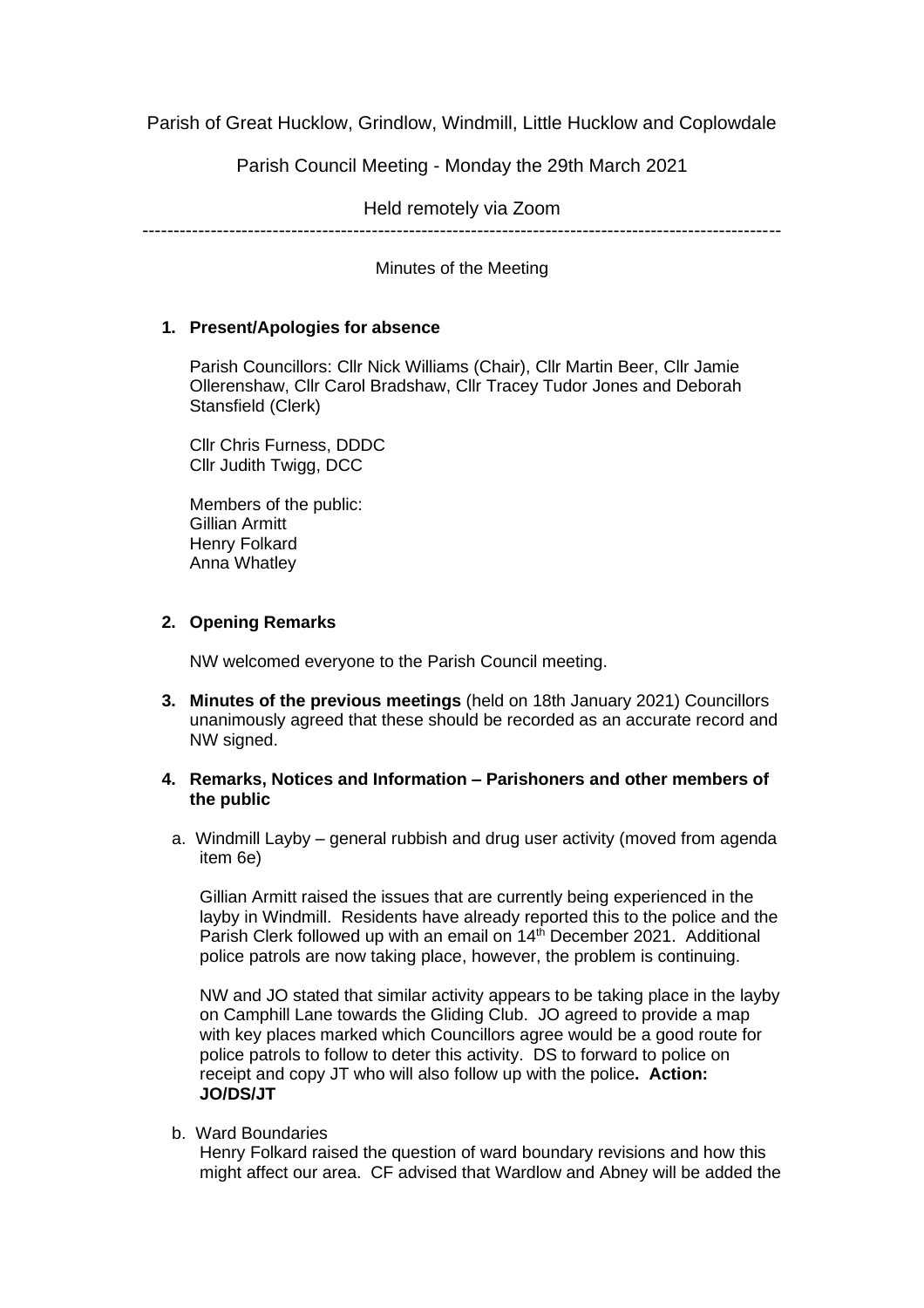Bradwell Ward but stated that there are no other changes planned as far as he is aware.

c. The Glover Report

Henry Folkard advised that there had been a Country File program on TV regarding recommendations for change to National Park management arising from the Glover Report. CF advised that he had no further information regarding this at present.

d. Silence Heritage Site – ground movement

Henry Folkard advised that there continues to be considerable land slippage on the site making it dangerous for anyone to enter. He aired his frustration that despite the recent PDNPA report nothing is being done to rectify the problem.

NW advised that a detailed response to the report has been submitted to PDNPA – JO to forward a copy to CF and NW, JO and CF will meet to discuss next stops in order to escalate this. **Action: JO/NW/CF**

CF agreed to determine who in PDNPA is now responsible for mining issues following their restructure. **Action: CF**

## **5. Urgent Items**

None

## **6. Highways/ Footpaths**

a. School Lane – Off Road Traffic

NW confirmed that he had contacted Andy Wilson and agreed to place a number of large stones towards the top of the track at the junction of the path into the woodland as off-road traffic was now increasingly diverting along this. Arrangements were being made to place these ASAP. Outstanding. **Action: NW**

DS had previously confirmed that a response had been received from DCC regarding ongoing concerns, NW to consider a response given the Jacobs Ladder TRO development. Outstanding. **Action: NW/DS**

JO advised that he had received reports that motor bikes have been making dangerous issues for horse riders as they are failing to slow down to allow safe passing.

- b. Silence Heritage Site and Byway Closure NW advised that a proposal for closure to be extended until April 2022 has been received.
- c. Abney Road Collapse NW advised that repair work is well underway a new embankment has been formed and completion in April appears to be on target.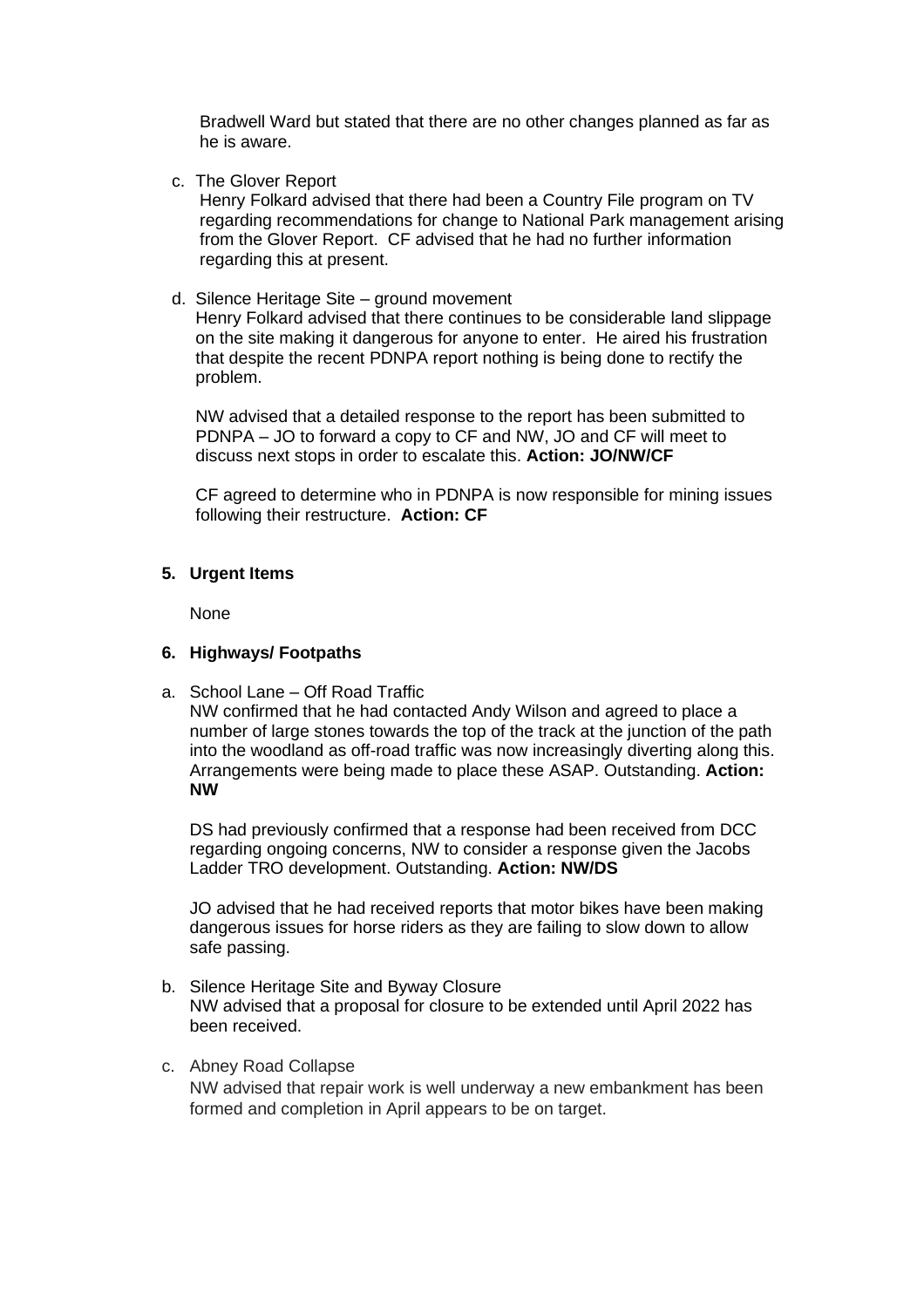## d. Verge Cutting Frequencies

Despite CF chasing the request for a plan of the current cutting areas within the parish and the location of spraying areas these have not been received. In the meantime, DS advised that she has ascertained that spraying is carried out every April, October and July and that there is no defined list of areas to be sprayed, it is left to the discretion of the sprayer. DS to follow up again. **Action: DS**

# **7. District and County Councillor Reports**

- a. JT confirmed that this will be the last Parish Council meeting that she attends as she is not seeking re-election in May. NW thanked her for her support over the years and wished her well for the future.
- b. CF advised that waste collections are now back to normal. However, DS reported that several collections appeared to have been missed the previous week (grey bins) and today (some caddy bins and blue bins). DS to confirm to CF by email. **Action: DS**
- c. CF confirmed that the new chargeable system for green bin collections will be in place from 1 4 21. DS queried a point in recent correspondence received which inferred that the current dates of collection could possibly change. CF to investigate. **Action: CF**

# **8. Mining Committee**

- a. NW advised that following the submission of the Parish Council's response to the PDNPA report he had held a meeting with Andrew Barton. Written response is awaited.
- b. JO/NW to speak to Peter Robinson, BFL to arrange a meeting to agree the Terms of Reference for a Liaison Committee between all parties and will report on the outcome. **Action: NW/JO**
- c. MB to attempt to ascertain who in PDNPA is now dealing with the both the contents of the report and the response to the Parish Council's response. **Action: MB**

# **9. Actions Arising from Previous Minutes**

a. Village Green Registration Mapping and evidence statements required in order to submit an application were reviewed. DS to confirm how many statements we will require. **Action: DS**

DS to ascertain with solicitor recommendations and likely costs for any access agreements. **Action: DS**

Agreed that following receipt of this information a newsletter item be created. **Action: DS**

b. School Lane – icy road conditions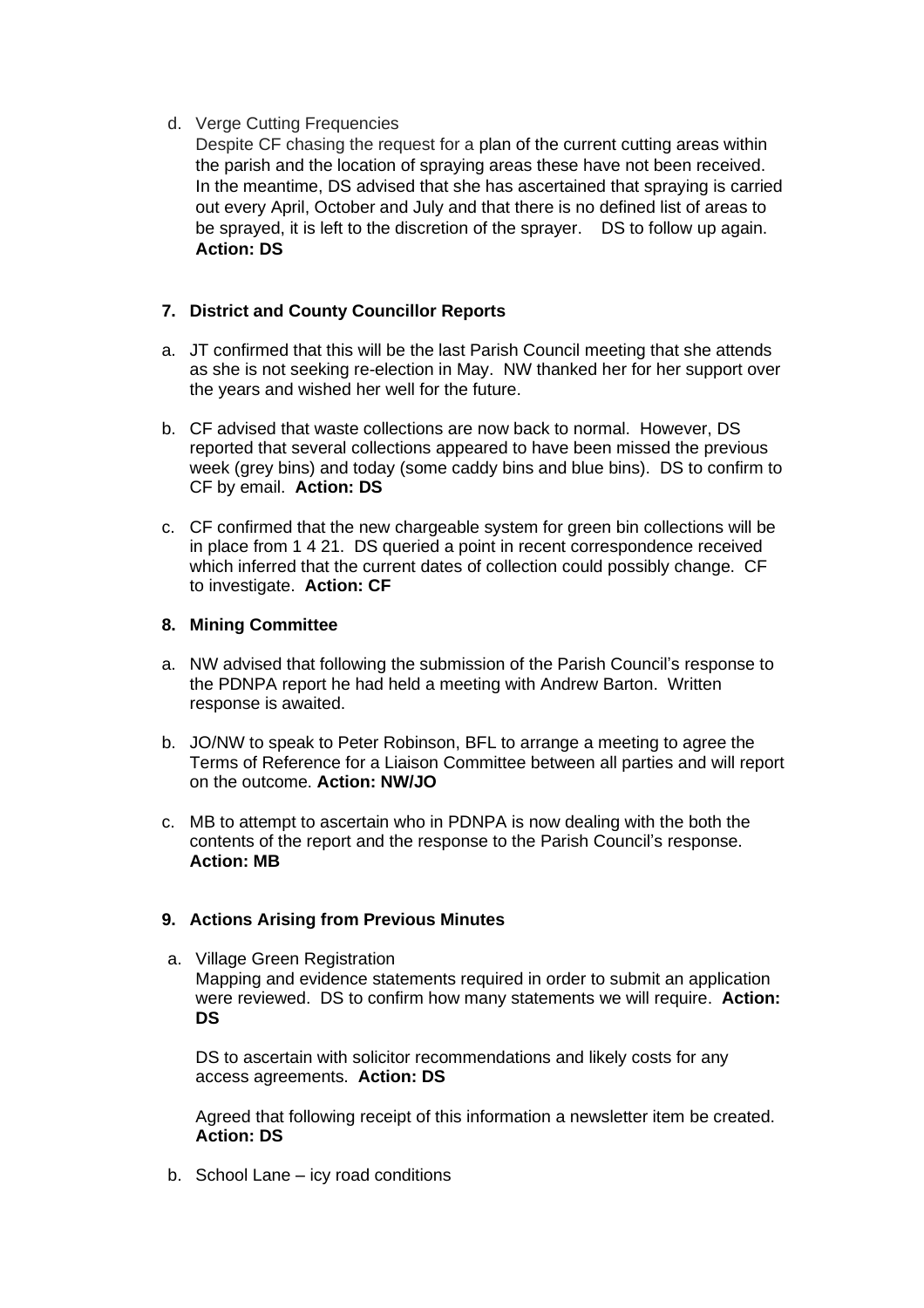NW confirmed that the drains had now been cleaned out and a repair to the drain next to the school gates has also been made. Whilst this has helped the situation this drain needs to be cleared out much more frequently. Erosion and resulting debris caused by both the volume of water and off-road traffic activity adds considerably to both water run-off and debris in the drain. JT agreed to raise this with DCC. **Action: JT**

#### **10. Correspondence and Circulars**

All correspondence/circulars received had been circulated to Councillors on receipt. Items of interest as follows: -

- PDNPA Derbyshire Archaeology Day February  $5<sup>th</sup>$
- PDNPA Supplementary Planning Document on Residential Annexes
- DDDC Licensing Act 2003 Review
- DDDC "Community Voice Project"
- DCC "Covid 19 Get the Facts" Campaign
- DCC Green Entrepreneurs Fund
- DCC Community Safety Update
- DCC "Impact" new Parish Carbon Footprint Tool
- DALC Funding Bulletin, Forum Notes and Newsletters
- PPPF Parishes Bulletins, Meeting Minutes and Circulars
- Tideswell and District Environmental Group -Updates and Meetings
- Tideswell and District Environmental Group Buying for Good Club
- Derbyshire Police and Crime Commissioner Vulnerability Fund information
- Country Wide Campaign for road safety "20's Plenty for Derbyshire"
- Various organisations requesting to link their site with the Parish Council website – Job Centre, Farming Life Centre
- Pickled and Paws Hedgehog Charity
- Groundwork Organisation "Green Recovery Challenge Fund".
- RBLI  $VE$  Day
- Items already circulated in Newsletter:
	- DDDC Tideswell S106 Property advertisement
	- Police and Crime Commissioner "Meet your Commissioner Event"
	- Shape Tideswell Community Park Survey and Response
	- Brosterfield Survey proposed use of site
	- Gliding Club reopening
	- DCC Community Covid testing
	- Great Hucklow School Federate Woodland Foundation proposal
	- Items for Newsletter:
		- DDDC Refuse Collection Updates
		- UK Cycling Events "Peak Tours" Sunday 5<sup>th</sup> September 2021
		- DCC Council Tax Reduction Scam warning
		- DCC Local Health Apps Library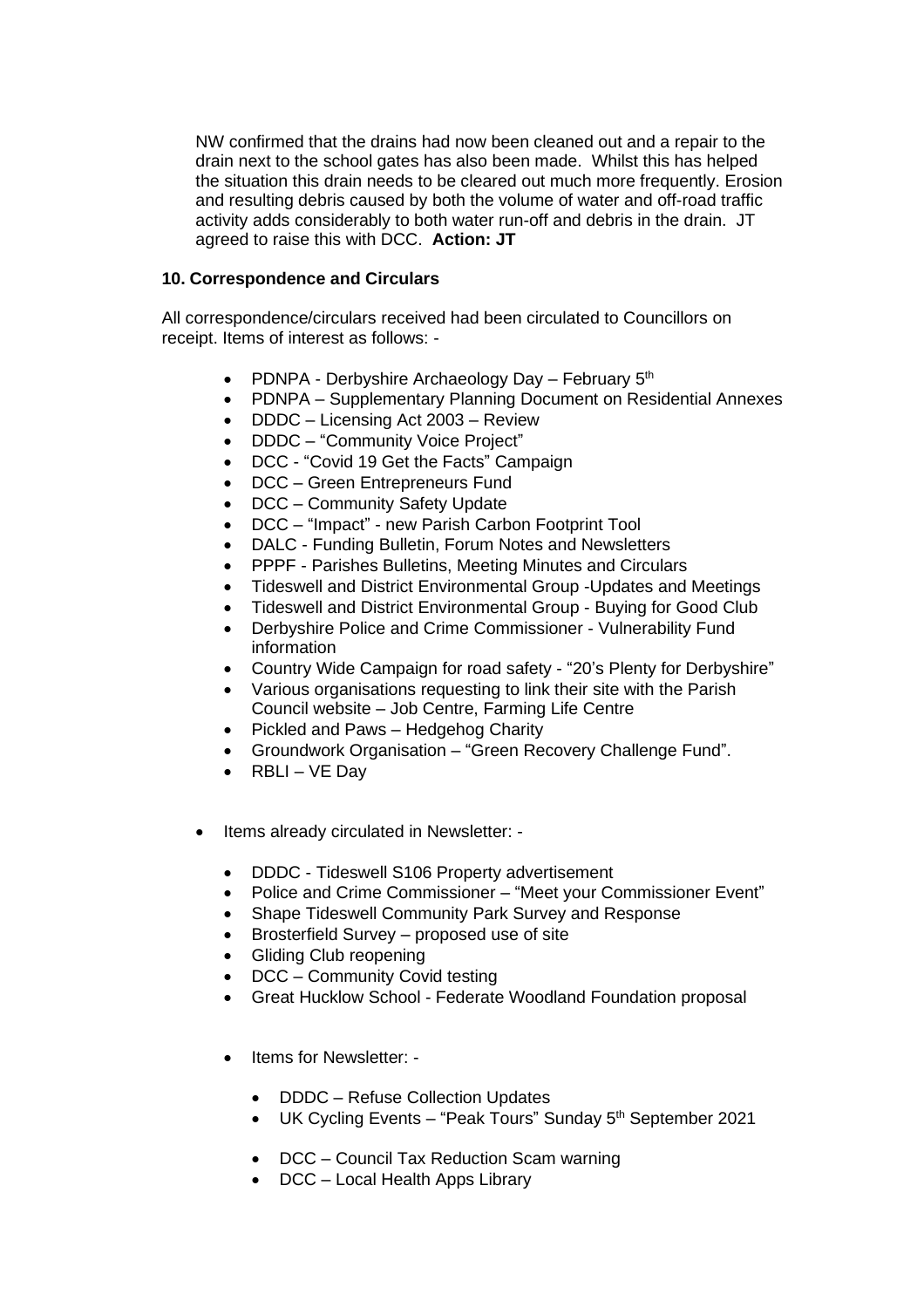- PDNPA Peregrines in Peak Park
- Derbyshire Police Derbyshire Alert and Derbyshire Talking

## **11. Finance**

- a. Bank Current Account Balance £2302.40 at 29 3 21 Spreadsheet detailing all transactions was available for Councillors to view at the meeting.
- b. Payments made since last meeting:
	- £3.42 +VAT Andrews and Arnold dedicated PC phone line
	- £150.00 + VAT 2Commune hosting and management (hucklowpc.gov.uk) for 2 years to 28 4 23
	- £250.00 + VAT 2Commune website hosting support and annual licence
	- £35 00 +VAT 2Commune email account (domain.admin@hucklowpc.gov.uk)
	- £633.80 Clerk's salary
	- £20.20 HMRC tax Clerk's salary

Credits received: -

• £200 – DCC – Community Leadership Scheme

Payments Credits/Outstanding: -

- Payments None
- Credit sale of Grit Salt from Council purchased supply
- c. Wild Flower planting

DS confirmed that she had received a quotation from Janine Morris (the gardener working with Tideswell Parish Council) to assist with wild flower displays and that it had been circulated to Councillors. £200 funding from DCC has been received.

Councillors were of the opinion that containers suggested were not a preferred option and therefore a rethink is necessary about what exactly can be achieved.

Discussed and agreed that DS should contact Janine and ask her to speak to the volunteers who have offered to be involved in this (Anna Whatley, Angela Whatley and Freya Williams) to try to progress. **Action: DS**

d. Small Mammals Signage

DS advised that she has been contacted by a resident who would like to place a number of these around the outskirts of Great Hucklow in addition to the hedgehog signs that we currently place in in the village. A link had been provided to a government site illustrating the signs and the process required to have them placed. DS advised that having looked at these it appears that DCC, Highways would have to agree to and apply for them on our behalf. DS to investigate further. **Action: DS**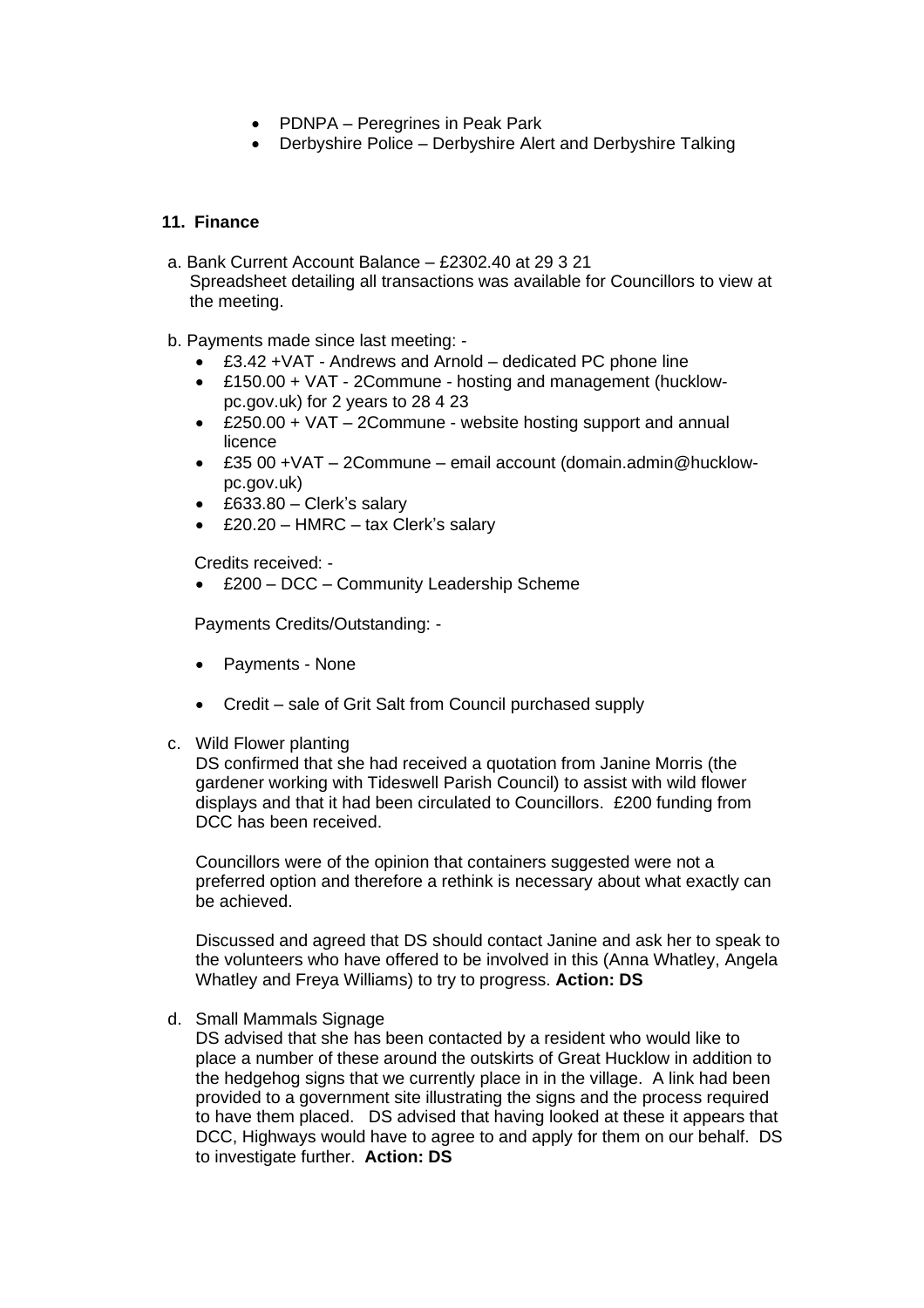- e. Financial Regulations and Standing Orders Review DS advised that it is time to carry out an annual review of the above and decide if there are any changes that need to be made. DS confirmed that emergency amendments were made to the Standing Orders last year to accommodate new ways of working during the Covid 19 pandemic. DS to circulate copies of the current documents to Councillors to enable them to review prior to the next meeting. **Action: DS**
- f. Face to Face Meetings Restart Councillors discussed the current DALC guidance regarding the re commencement of face to face to Council meetings.
- g. Annual Parish Meeting and Annual Meeting of the Council Councillors agreed unanimously by a show of hands that the Annual Parish Meeting and Annual Meeting of the Council meetings already planned for May  $17<sup>th</sup>$  should go ahead but via Zoom rather than face to face. The rationale for the decision being that the dates are already in Councillors and parishoners diaries so could prove difficult to reschedule and the Council does not have the facility to accommodate Councillors and members of the public in a Covid safe way that is currently recommended by the government.

#### **12. Planning**

- a. Neighbourhood Plan No further update, next step is to apply for funding in the new financial year.
- b. PDNPA South View Farm, Little Hucklow Planning Application Agricultural building application was discussed, DS to draft a response for Councillors to review. **Action: DS**
- c. Blind Bull Little Hucklow Planning Application Amendment to accommodation block to accommodate a heat source pump was discussed. DS to draft and circulate a response for Councillors to review. **Action: DS**

#### **13. Date of next meeting**

Annual Parish Meeting -17<sup>th</sup> May at 7.30pm Annual Meeting of the Council - 17<sup>th</sup> May at 8.00pm

#### **14. Items for Information**

- a. JO advised that he has some money in respect of sale of grit salt to residents. DS to forward bank account details for money transfer. **Action: DS**
- b. NW advised that he is currently working on a draft letter to Sarah Dines and will circulate to Councillors to review. **Action: NW**
- c. DS advised that 2021/22 insurance premium renewal letter has been received and this is slightly under budget. DS to review options. **Action: DS**